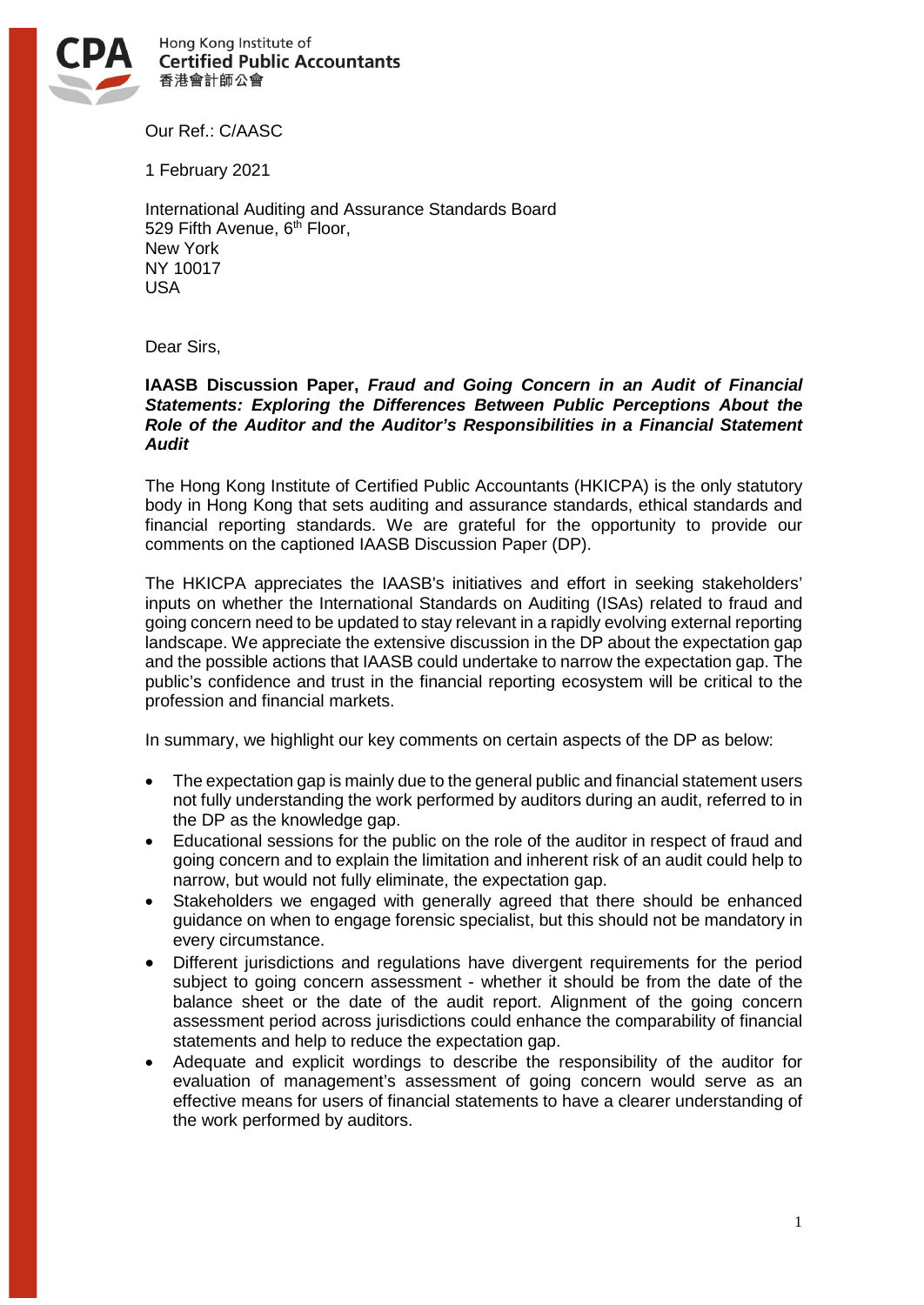Our responses to the specific questions in the DP are included in the Appendix. We believe that our comments would be constructive and helpful. If you require any clarifications on our comments, please contact Selene Ho, Deputy Director of the Standard Setting Department [\(selene@hkicpa.org.hk\)](mailto:selene@hkicpa.org.hk).

Yours faithfully,

Chris Joy Executive Director

CJ/SH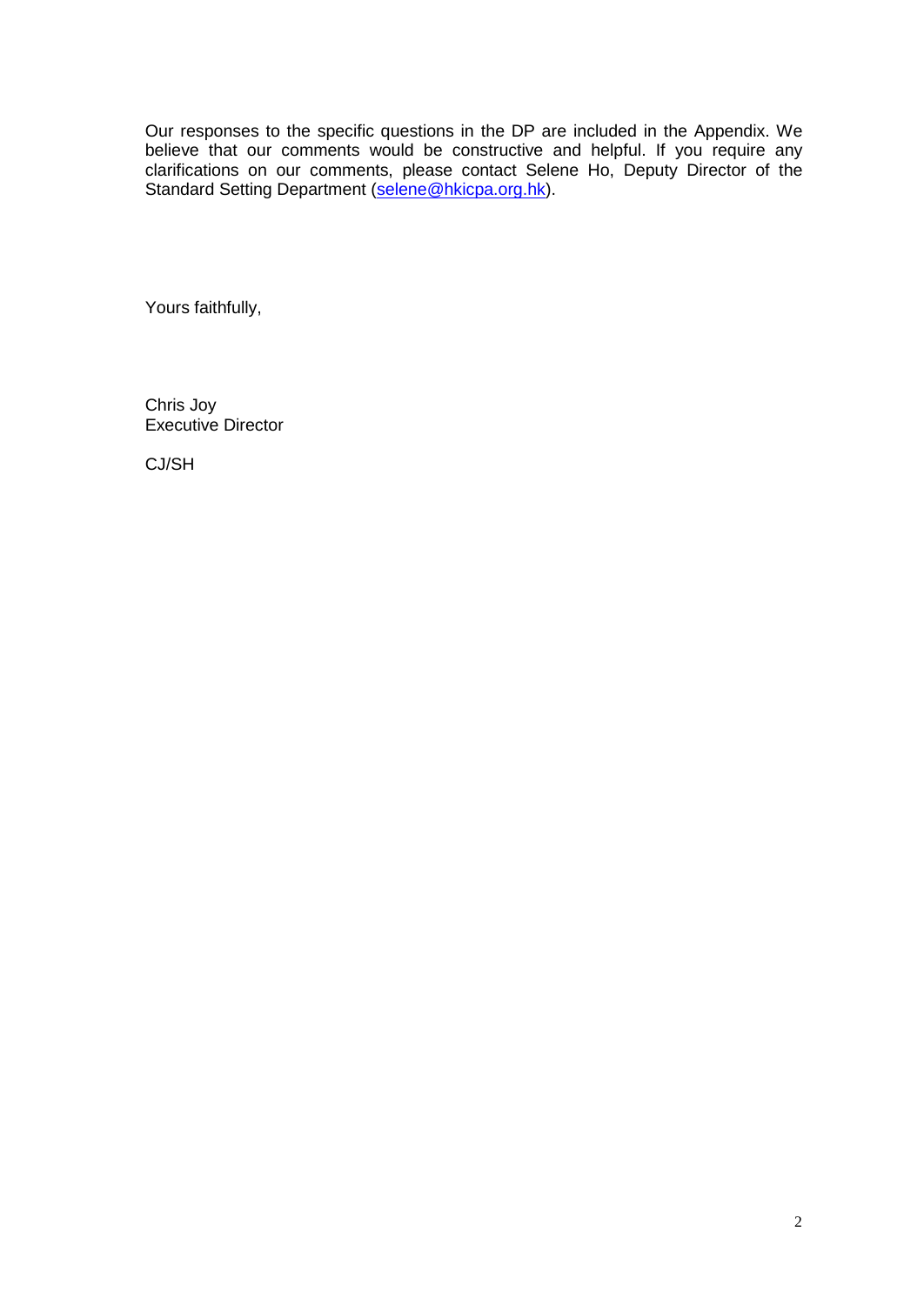# **APPENDIX**

# **HONG KONG INSTITUTE OF CERTIFIED PUBLIC ACCOUNTANTS' COMMENTS ON THE IAASB'S DISCUSSION PAPER,** *FRAUD AND GOING CONCERN IN AN AUDIT OF FINANCIAL STATEMENTS: EXPLORING THE DIFFERENCES BETWEEN PUBLIC PERCEPTIONS ABOUT THE ROLE OF THE AUDITOR AND THE AUDITOR'S RESPONSIBILITIES IN A FINANCIAL STATEMENT AUDIT*

#### **Detailed comments on IAASB's Discussion Paper**

- **1. In regard to the expectation gap:**
	- **(a) What do you think is the main cause of the expectation gap relating to fraud and going concern in an audit of financial statements?**
	- **(b) In your view, what could be done, by the IAASB and / or others (please specify), to narrow the expectation gap related to fraud and going concern in an audit of financial statements?**

Based on our outreach to stakeholders, we believe that the expectation gap is mainly a combination of the knowledge gap and the evolution gap. For the knowledge gap, it is observed that the general public and audit report users may not have a thorough understanding or knowledge of the role of auditors and the approaches used and procedures carried out by auditors under the current auditing standards. Hence, the public may over-expect what auditors actually do during an audit of financial statements.

Though we believe the extant auditing standards remain robust and fit for purpose, stakeholders who are preparers of financial statements expressed observations that the current auditing standards may not have kept up with the rapid changes in financial markets and technological advancements. This lag in the development of new standards is identified as the evolution gap.

Based on the feedback from stakeholders, we recommend that the IAASB work with local professional accountancy bodies and standard setters to educate the general public through discussion forums or publications. A full understanding of the work performed by auditors and its limitations and the responsibility of those charged with governance (TCWG) related to fraud and going concern would be helpful to narrow the expectation gap. The HKICPA is willing to work with the IAASB to organise discussion forums or develop publications.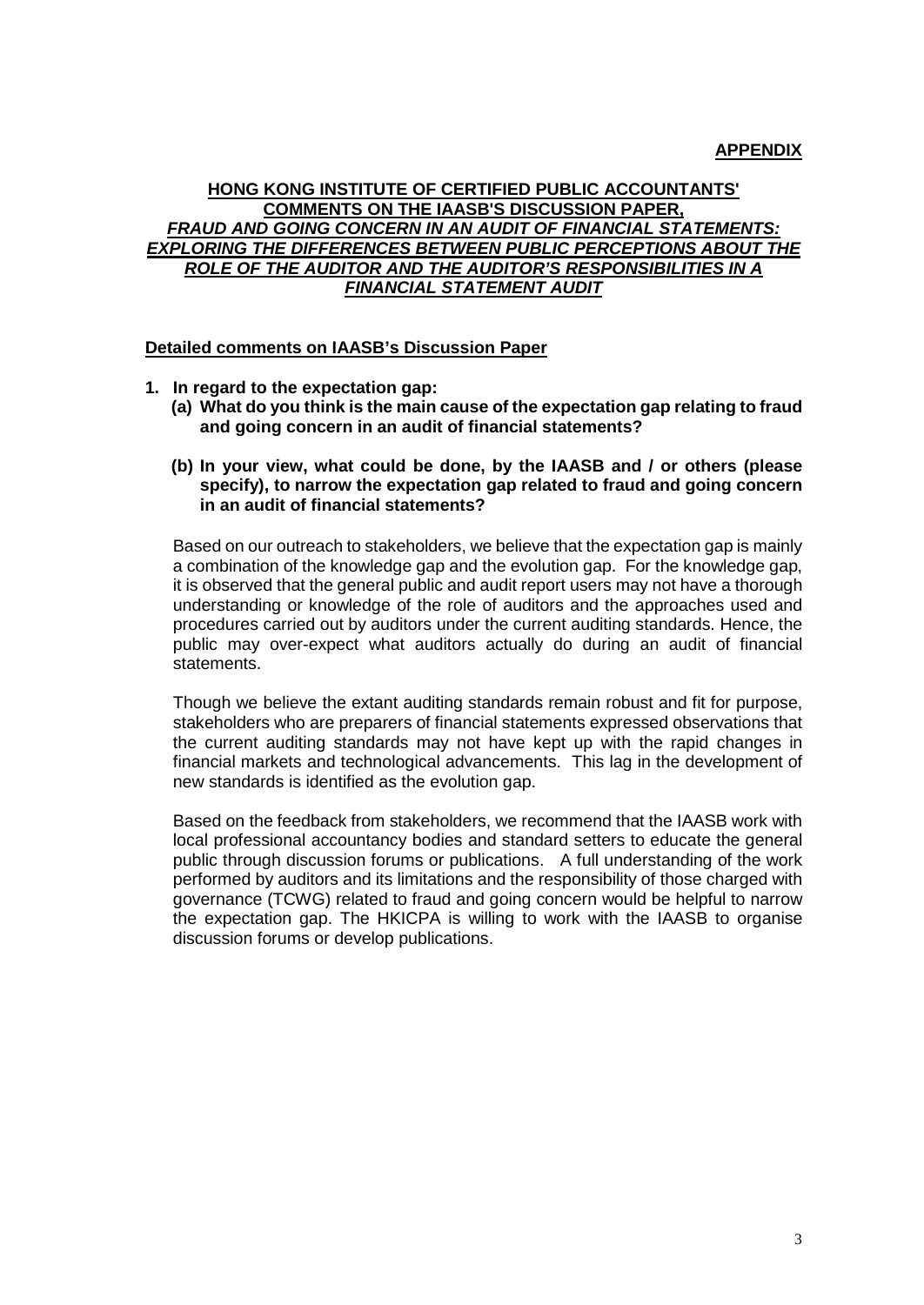- **2. This paper sets out the auditor's current requirements in relation to fraud in an audit of financial statements, and some of the issues and challenges that have been raised with respect to this. In your view:**
	- **(a) Should the auditor have enhanced or more requirements with regard to fraud in an audit of financial statements? If yes, in what areas?**
	- **(b) Is there a need for enhanced procedures only for certain entities or in specific circumstances? If yes:**
		- **(i) For what types of entities or in what circumstances?**
		- **(ii) What enhancements are needed?**
		- **(iii) Should these changes be made within the ISAs or outside the scope of an audit (e.g. a different engagement)? Please explain your answer.**
	- **(c) Would requiring a "suspicious mindset" contribute to enhanced fraud identification when planning and performing the audit? Why or why not?**
		- **(i) Should the IAASB enhance the auditor's considerations around fraud to include a "suspicious mindset"? If yes, for all audits or only in some circumstances?**
	- **(d) Do you believe more transparency is needed about the auditor's work in relation to fraud in an audit of financial statements? If yes, what additional information is needed and how should this information be communicated (e.g. in communications with those charged with governance, in the auditor's report, etc.)?**

We agree that there may be certain entities or circumstances when it is appropriate to enhance procedures but do not agree that engaging forensic specialists should be mandatory for every audit. As audit is not a forensic investigation process, mandatory use of forensic specialist in all audits would involve significant costs and may cause inefficiencies.

Engaging forensic specialists for certain regulated entities (e.g. banks, insurance companies with high risks financial instruments) may be reasonable since fraud activities arising in these entities are usually sophisticated and concealed, and may be difficult to be discovered by standard audit procedures. For other entities, including listed entities, unless red-flags or risk factors are identified during the audit, we are of the view that the audit team should not be mandated to engage forensic specialists. We consider it would be helpful for IAASB to develop guidance for circumstances in which audit teams should engage or consult with forensic specialists (For example, a short-seller report that challenges the result of the company or there is fraud allegation).

We support the view that auditors need to assess cautiously, both qualitative and quantitative indicators, to determine whether an identified non-material fraud is truly inconsequential and thus requires no further audit procedures. It is also important for auditors to communicate with appropriate stakeholders (e.g. TCWG) when nonmaterial fraud is identified. We also agree that the audit should focus on the fraud related to financial statement audit as it would be extremely challenging for the auditor if fraud related to a third party is also included in the scope of an audit.

We recommend the IAASB to carefully consider if it should incorporate the concept of "suspicious mindset" in its auditing pronouncements. The term "suspicious mindset" sounds to extend far beyond the current professional skepticism concept, and some stakeholders have questioned whether "suspicious mindset" means the auditor needs to presume the client to be incorrect until proven otherwise. Some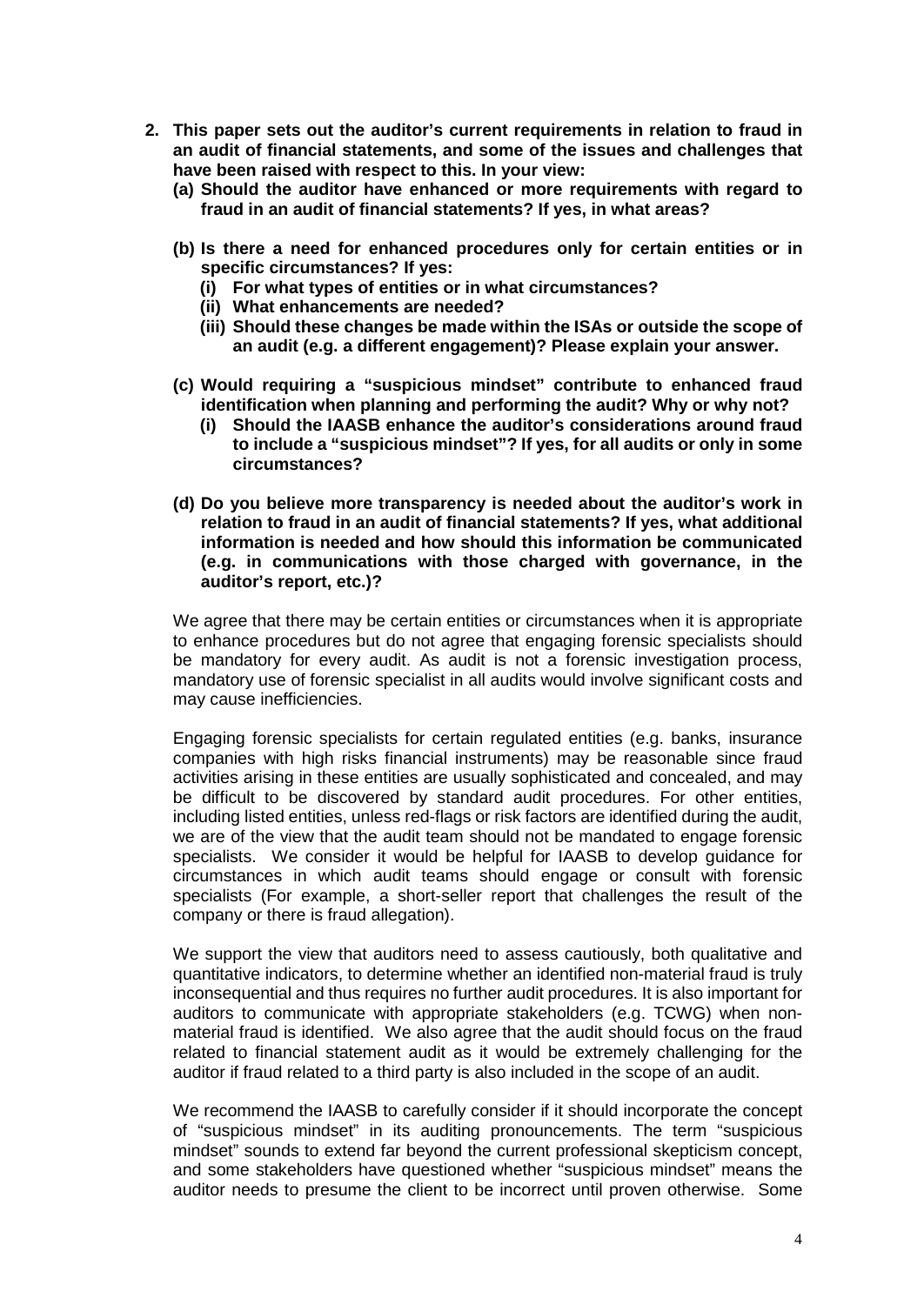stakeholders commented that being overly suspicious may lead to low audit efficiency and put relationships with audit clients in jeopardy.

The IAASB would also need to provide guidance under what circumstances auditors should have a suspicious mindset, instead of applying professional skepticism.

- **3. This paper sets out the auditor's current requirements in relation to going concern in an audit of financial statements, and some of the issues and challenges that have been raised with respect to this. In your view:**
	- **(a) Should the auditor have enhanced or more requirements with regard to going concern in an audit of financial statements? If yes, in what areas?**
	- **(b) Is there a need for enhanced procedures only for certain entities or in specific circumstances? If yes:**
		- **(i) For what types of entities or in what circumstances?**
		- **(ii) What enhancements are needed?**
		- **(iii) Should these changes be made within the ISAs or outside the scope of an audit (e.g., a different engagement)? Please explain your answer.**
	- **(c) Do you believe more transparency is needed:**
		- **(i) About the auditor's work in relation to going concern in an audit of financial statements? If yes, what additional information is needed and how should this information be communicated (e.g., in communications with those charged with governance, in the auditor's report, etc.)?**
		- **(ii) About going concern, outside of the auditor's work relating to going concern? If yes, what further information should be provided, where should this information be provided, and what action is required to put this into effect?**

Our stakeholders generally consider the extant audit requirements for the assessment of the appropriateness of the management's use of the going concern basis of accounting sufficient.

Some stakeholders have commented that the auditor should consider and evaluate management's assessment of the entity's ability to continue as a going concern over a period of at least twelve months from the date of approval of the financial statements. Different jurisdictions and regulations have divergent requirements for the period subject to the going concern assessment - whether it should be from the date of the balance sheet or the date of the audit report. Alignment of the going concern assessment period across jurisdictions could enhance the comparability of financial statements and help to reduce the expectation gap. The same stakeholders also indicated the going concern assessment period for a period of at least twelve months from the date of approval of the financial statements could provide a longer period. We would encourage the IAASB to communicate with international accounting standard setters to explore whether the disclosure and basis for going concern assessment should be re-considered and updated to meet stakeholders' expectations.

While we acknowledge that disclosure on an entity's going concern by way of emphasis of matter paragraph, key audit matter paragraph etc. in auditor's reports would be an alert to users of financial statements and helps to narrow the gap, it would not fully eliminate the expectation gap due to an unpredictable material uncertainty (e.g. outbreak of Covid-19) that is beyond the control of management. A